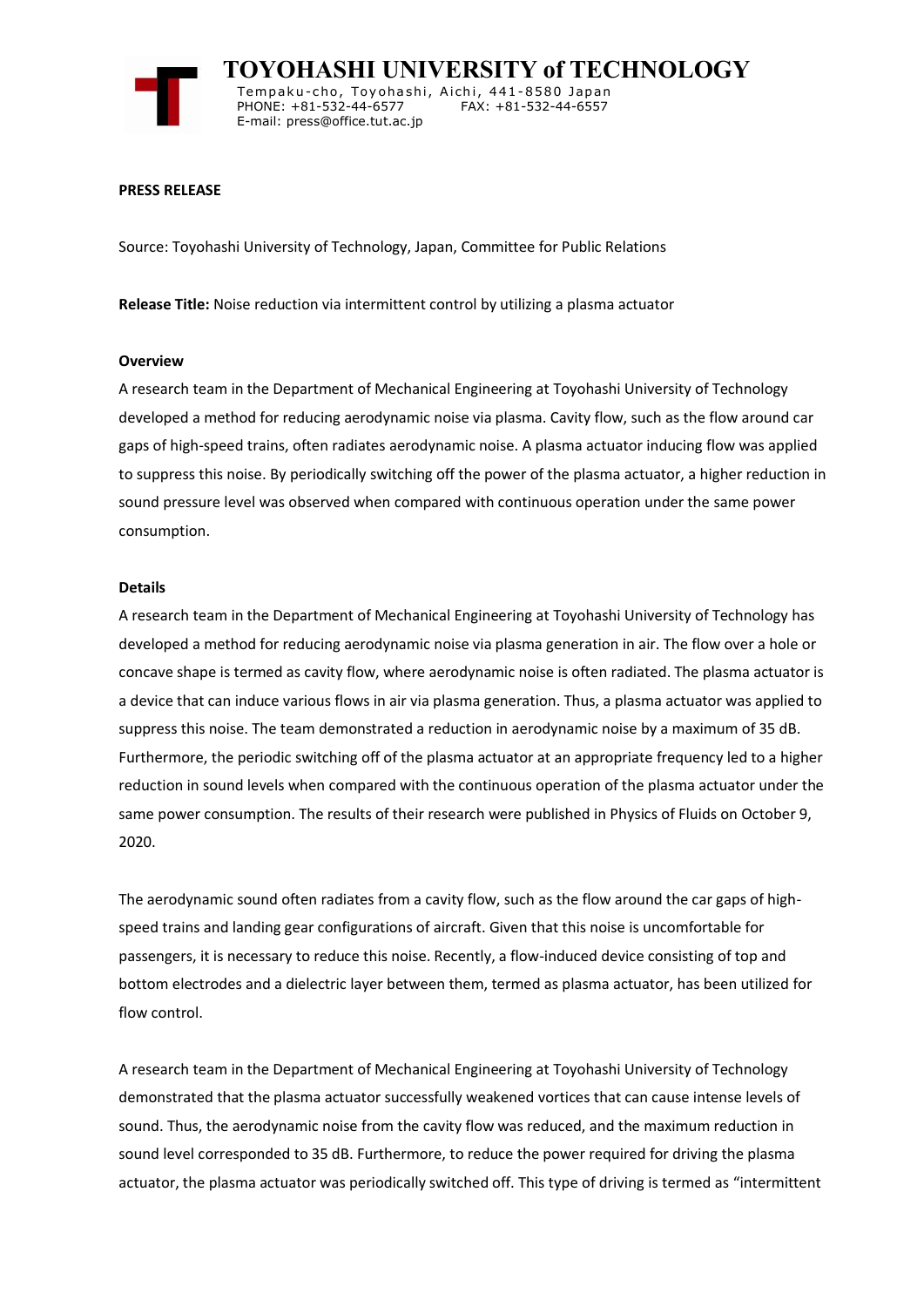

 **TOYOHASHI UNIVERSITY of TECHNOLOGY** Tempaku-cho, Toyohashi, Aichi, 441-8580 Japan<br>PHONE: +81-532-44-6577 FAX: +81-532-44-6557 PHONE: +81-532-44-6577 E-mail: press@office.tut.ac.jp

control." Intermittent control at an appropriate frequency leads to higher sound reduction when compared with the continuous control under the same power consumption. The simulations of flow and sound in a supercomputer clarified the weakening of the vortices, which cause intense sound, under the control via a plasma actuator. Moreover, the cavity tone was continuously reduced even via intermittent control at an appropriate frequency.

The mechanism of acoustic radiation from the cavity flow is similar to that of a whistle. If a finger is moved to or from the mouth during whistling, the whistle tone stops and starts. It is important to consider the effect of the speed at which the finger is moved. Furthermore, it is important to determine whether the tone can be stopped by sufficiently fast movement. By utilizing the fast time response of the plasma actuator, the results of this study addressed this question. The results indicated a continuous reduction in the tone via control at an appropriate frequency, which is dependent on the cavity flow configurations.

# **Future Outlook**

The plasma actuator still exhibits problems due to the limitation in induced flow speed and the treatment of ozone generation with plasma. However, the research team believes that this noise reduction method directly or indirectly leads to the design of comfortable transport vehicles. The aerodynamic noise poses a problem when the speed of transport vehicles is increased. Hence, the development of a reduction mechanism for aerodynamic noise can lead to faster transport vehicles with lower noise levels.

# **Funding agency**

This study was supported by the Ministry of Education, Culture, Sports, Science, and Technology (MEXT) of Japan under JP17K06153.

# **Reference**

Hiroshi Yokoyama, Keisuke Otsuka, Katsuya Otake, Masahito Nishikawara, Hideki Yanada, "Control of Cavity Flow with Acoustic Radiation by an Intermittently Driven Plasma Actuator", *Physics of Fluids,* 32(10), 106104-1-106104-20, 2020 October, DOI:10.1063/5.0017658.

### **Further information**

Toyohashi University of Technology 1-1 Hibarigaoka, Tempaku, Toyohashi, Aichi Prefecture, 441-8580, JAPAN Inquiries: Committee for Public Relations E-mail: press@office.tut.ac.jp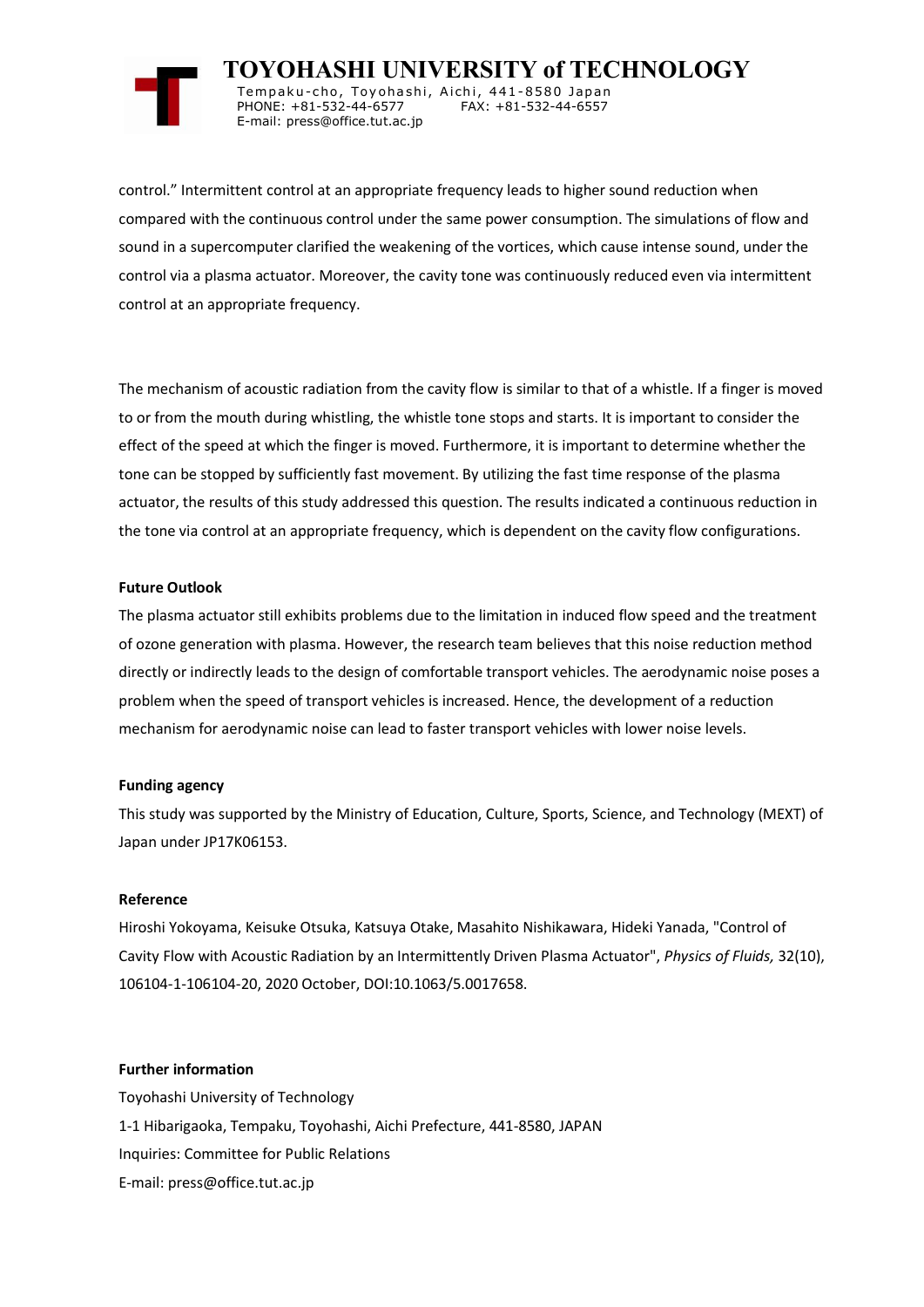

 **TOYOHASHI UNIVERSITY of TECHNOLOGY** Tempaku-cho, Toyohashi, Aichi, 441-8580 Japan<br>PHONE: +81-532-44-6577 FAX: +81-532-44-6557

PHONE: +81-532-44-6577 E-mail: press@office.tut.ac.jp

Toyohashi University of Technology founded in 1976 as a National University of Japan is a research

institute in the fields of mechanical engineering, advanced electronics, information sciences, life sciences, and architecture.

Website: https://www.tut.ac.jp/english/

Figure1:



Title: Configuration of the plasma actuator.

Caption: Top view (top) and cross-sectional view (bottom). The plasma actuator consists of top and bottom electrodes and a dielectric layer between them.



Title: Vortical structures and sound waves predicted in a supercomputer.

Caption: Uncontrolled case (left) and controlled case (right). The large-scale vortices can cause intense levels of sound, which can be weakened by introducing control via a plasma actuator.